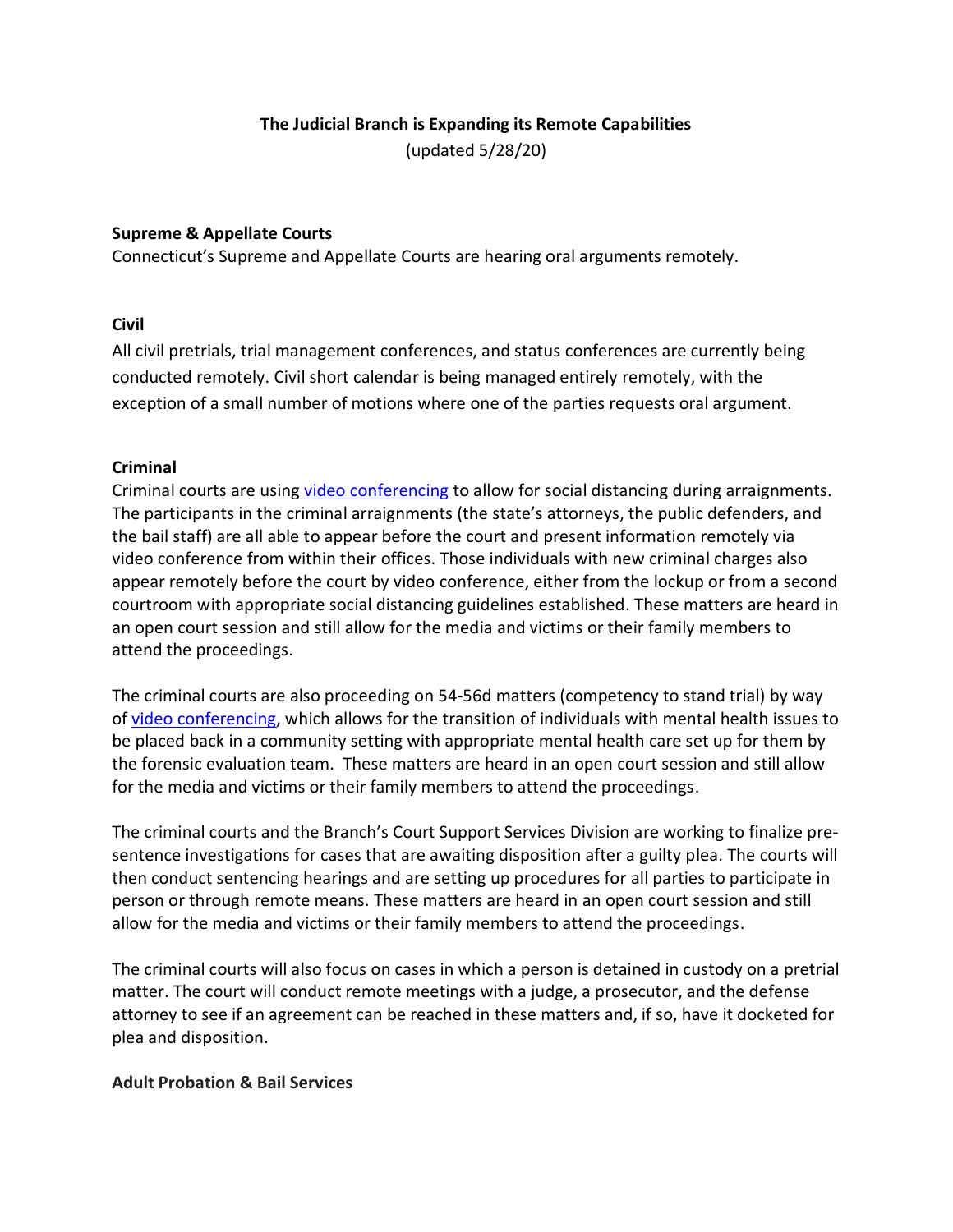Bail service staff is requesting phone screens at police departments that have defendants held on bond during non-court hours.

Adult probation officers are [connecting with clients via telephone contacts.](https://jud.ct.gov/HomePDFs/Adult_Probation_closed.pdf) Additionally, some CSSD vendors are providing tele-health services.

Pretrial Alcohol Education and Pretrial Drug Education and Community Service clients may complete their education program requirements via tele-health evaluations and remote group sessions.

Court Support Services Division's clients may attend Mothers Against Drunk Driving Victim Impact Panels remotely.

### **Family**

Parties who [have non-adversarial divorces or a temporary agreement](https://jud.ct.gov/HomePDFs/CaseResolvePlan.pdf) may have their family court cases approved and ordered.

The Judicial Branch implemented a new procedure for the [remote filing of temporary](https://jud.ct.gov/HomePDFs/TRO_4320.pdf)  [restraining orders.](https://jud.ct.gov/HomePDFs/TRO_4320.pdf) 

Parties who have [a final agreement](https://jud.ct.gov/HomePDFs/HandlingFamilyMattersRemotely.pdf) may have their family court cases [resolved without having](https://jud.ct.gov/family/FArequest.htm)  [to come to court.](https://jud.ct.gov/family/FArequest.htm)

[Family pretrials and status conferences are being conducted remotely via video or phone](https://jud.ct.gov/HomePDFs/remotemessage.pdf) by judges and Family Relations Counselors with parties and/or attorneys, with the goal of conducting such a conference in every pending unresolved family case.

Litigants who have e-filed their dissolution of marriage or legal separation case may remotely request a [qualified domestic relations order,](https://jud.ct.gov/HomePDFs/QDROApproval.pdf) which applies to the division of retirement assets.

Parties in [gestational carrier agreements](https://jud.ct.gov/HomePDFs/GestationalAgreement20.pdf) may request approval of their agreements, and the entry of pre-birth orders, without coming to the courthouse for a hearing.

# **Juvenile**

The juvenile courts and the Court Support Services Division are working to finalize predispositional studies for cases that are awaiting disposition after an adjudication of delinquency. Clinical Coordinators are working remotely to provide forensic clinical assessments for juveniles in detention.